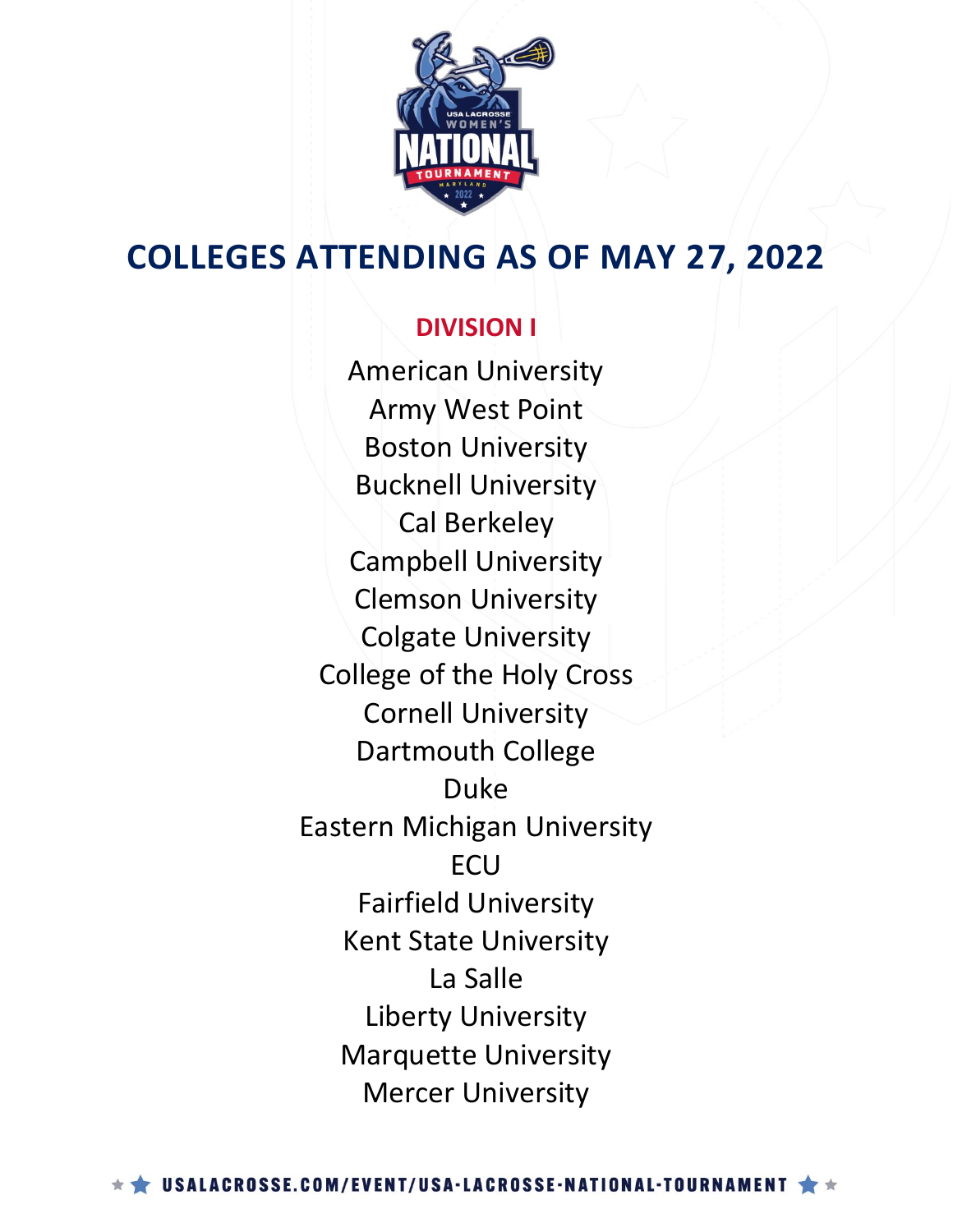

### **DIVISION I**

Naval Academy Niagara University Penn State Quinnipiac University Robert Morris University Stanford University Syracuse University Temple University Towson University UConn UMass UMass Lowell University of Delaware University of Louisville University of Michigan University of New Hampshire University of Notre Dame University of Pittsburgh University of Virginia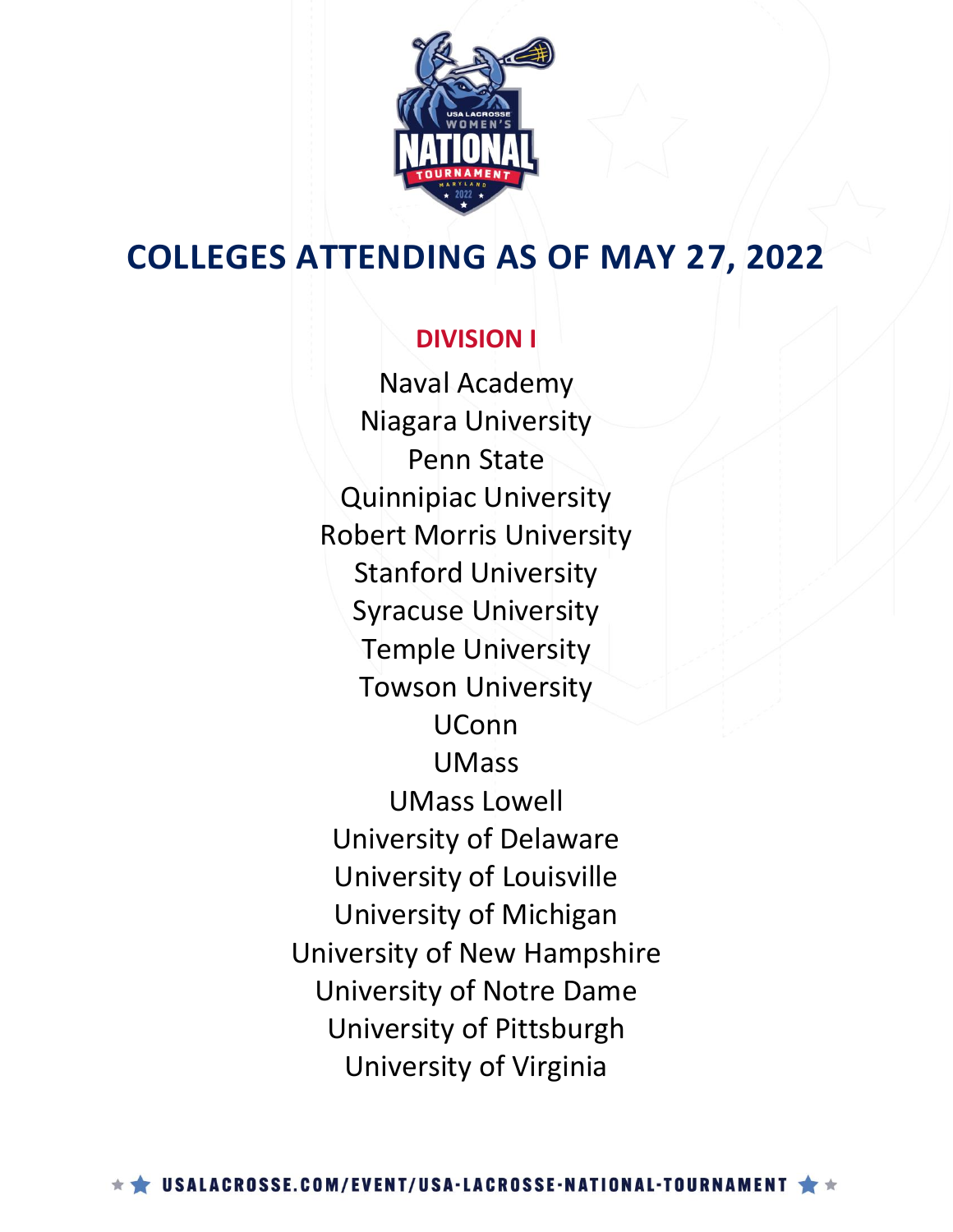

### **DIVISION I**

**VCU** Villanova University William & Mary Winthrop University Wofford College Xavier University Yale

### **DIVISION II**

Bentley University Holy Family University Keiser University

### LU

Mount Olive Shippensburg University Shorter University University of Indianapolis University of Mount Olive University of the Cumberlands UVA Wise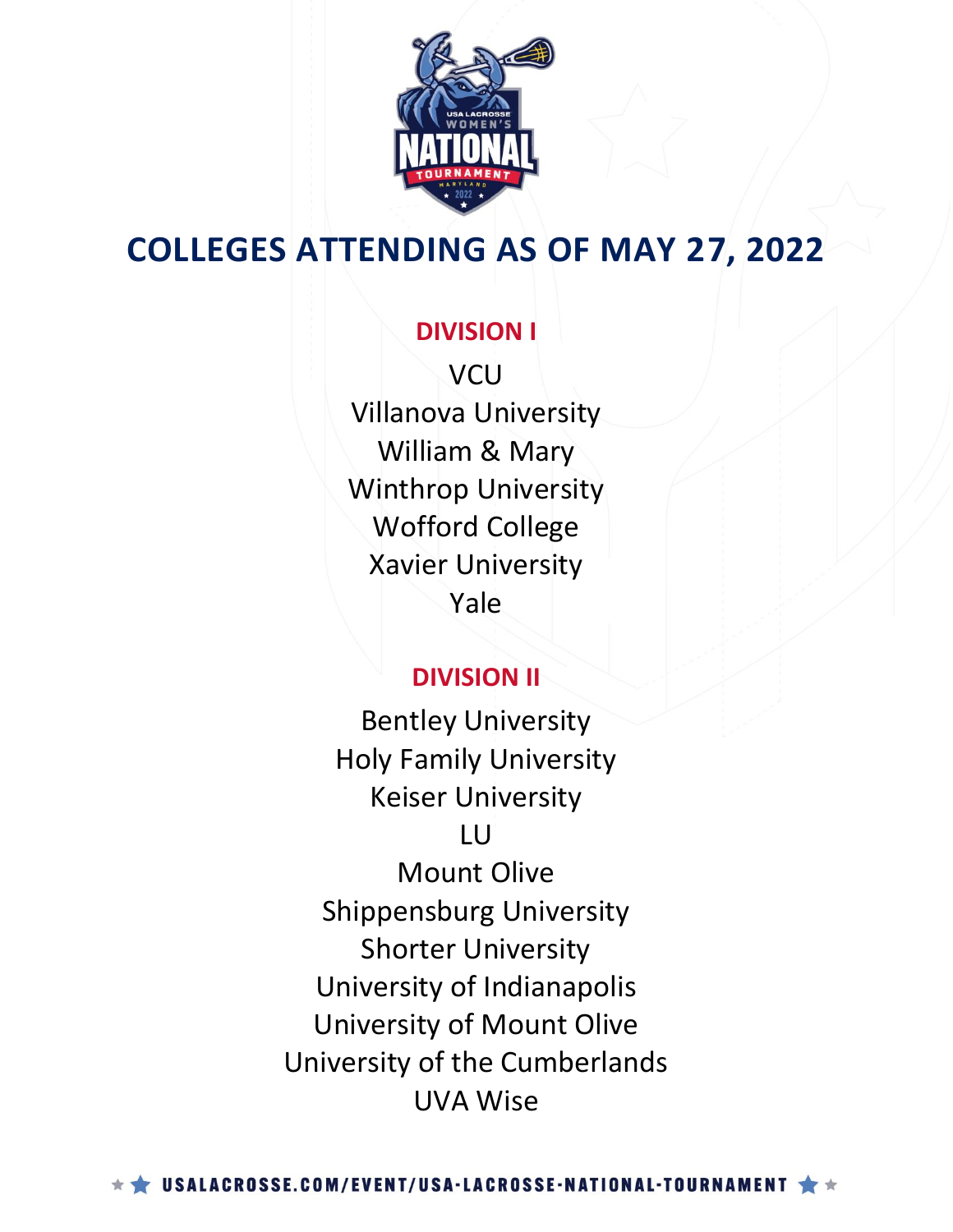

### **DIVISION III**

Anderson University (IN) Arcadia University Averett University Bard College Bowdoin College Bridgewater College Bryn Mawr College Christopher Newport University Colby College Connecticut College Eastern Connecticut State University Framingham State University Hartwick College Massachusetts Maritime Academy Mitchell College NC Wesleyan College Nichol College Notre Dame of Maryland Oberlin College